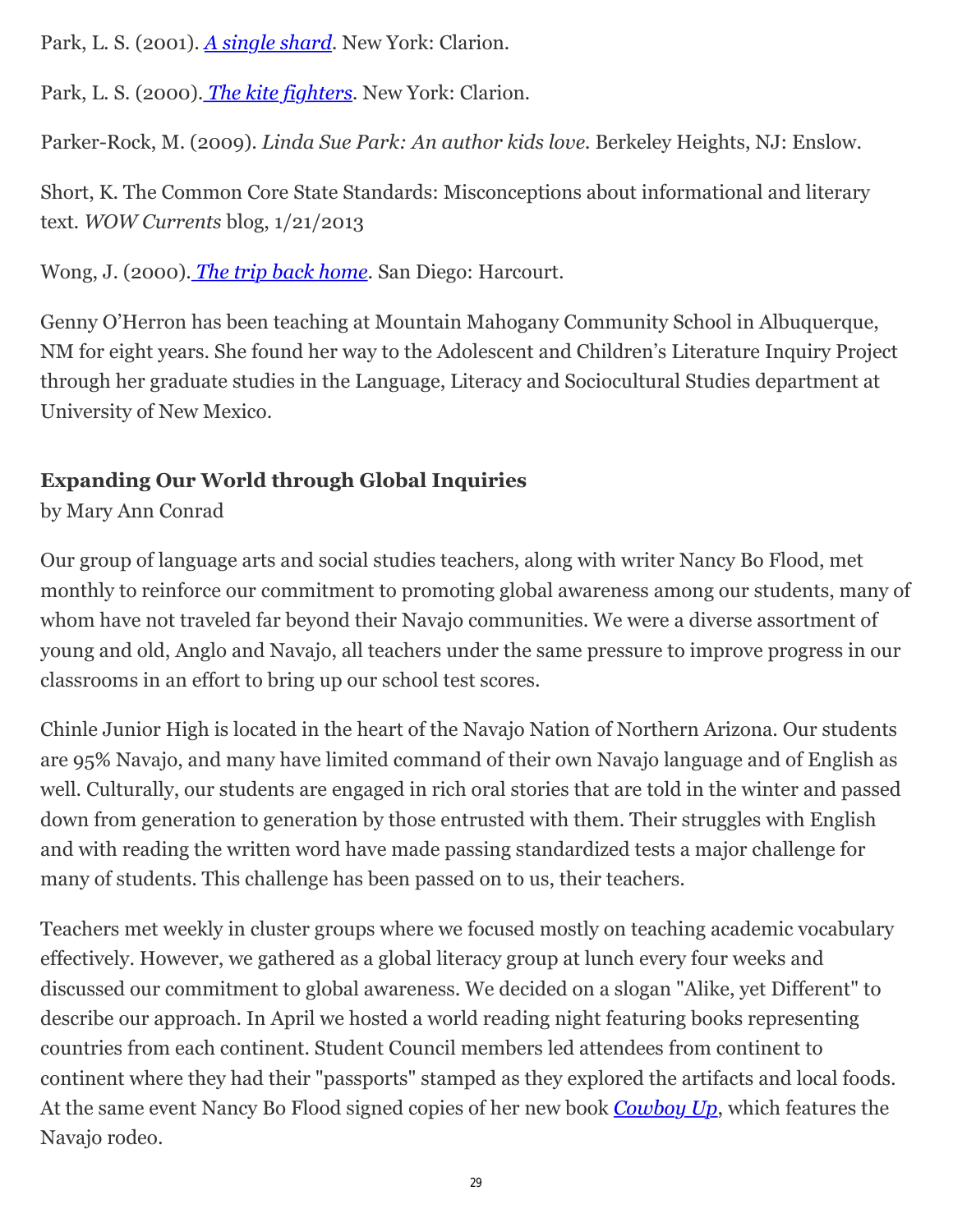By the end of the school year, half of our group members had moved on. Chantell, one of our youngest teachers, decided to leave the teaching profession to join the Peace Corp. Before leaving, she taught three weeks of summer school with a focus on world geography and literature, saying, "This is the way teaching ought to be."

This vignette tells only part of our story and the impact of our focus on world literature. It begins in a special education classroom when 7th and 8th grade students came back fresh from winter break to find a large paper mache sphere in the center of the room. They were engaged before the bell



even rang! Just before the holidays, this teacher, an avid recycler, had been delighted upon walking into a math teacher's room to find a large ancient globe split in two pieces and without a stand. With the vision of a world-class forager, she pounced. No more need to spend the holidays searching out a large balloon.

**COURSES** During the early weeks of January students in three different writing classes painted and labeled oceans and continents while searching

their new atlases for information about each continent. While some painted, others began the covers of their individual World Books. These were eight teacher-created chapters of maps and cloze exercises and questions to assist students in reading the two major books purchased from UNICEF, *A Life like Mine* and *Children Just like Me*. Inside the cover were flags to color--Arizona, US, and the UN to remind them that citizenship which begins in the Navajo Nation expands in an ever widening circle. The blue flag of the United Nations hung just inside the door of the classroom.



Emergent readers worked alone or in pairs to read about the United Nations and its concerns for children around the world. They wrote about the rights of children and about global issues, such as water and food resources, education, cultural belonging, and the need for peace and safety. They learned about food customs, clothing, possessions, values, and religious and family structures across the globe. They learned location. Every child they read about sent them to the political